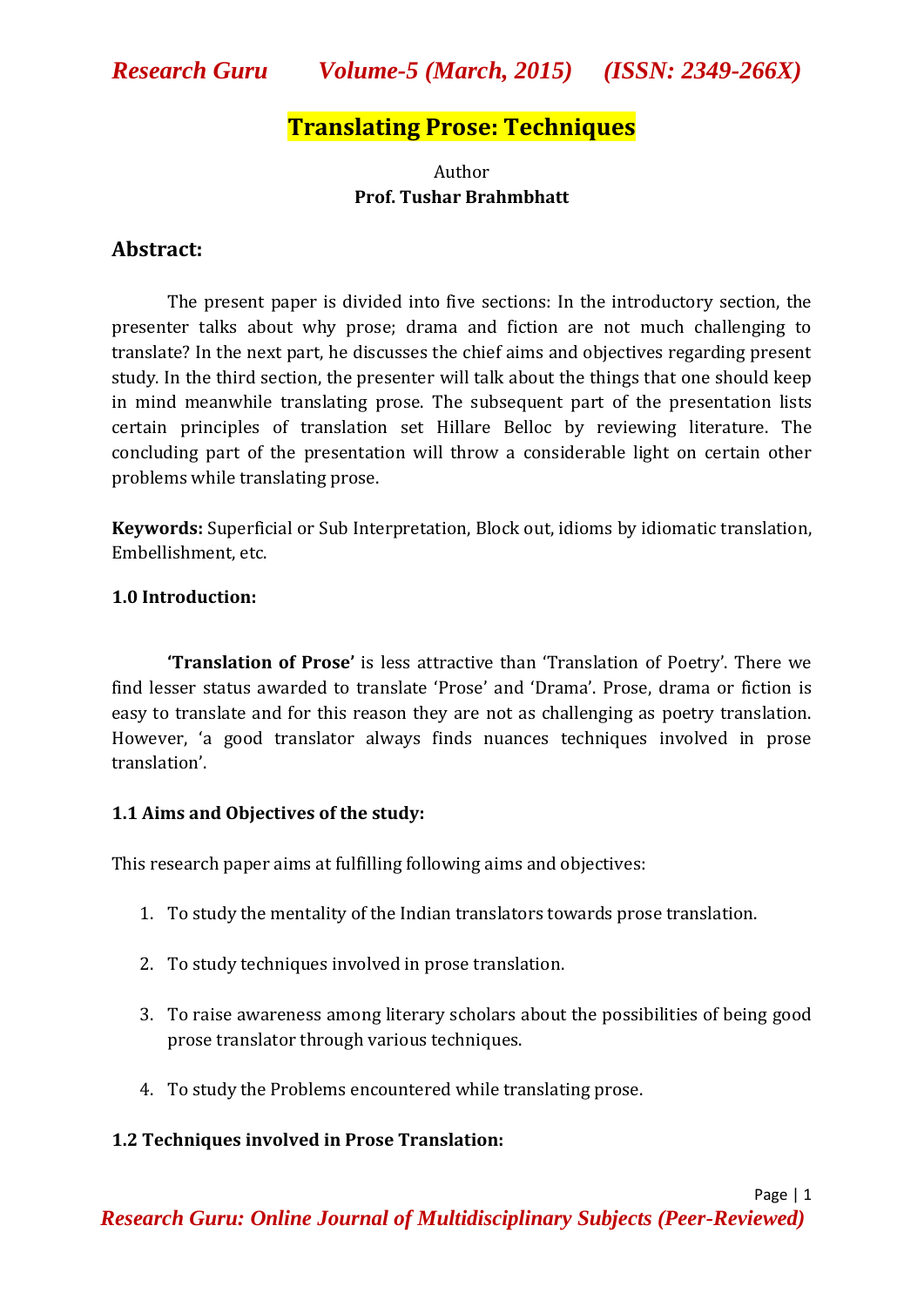## *Research Guru Volume-5 (March, 2015) (ISSN: 2349-266X)*

The following things should be kept in mind while translating prose:

- The translator should study the work thoroughly to analyse its underlying significance before translating any texts. The translator must be able to identify the tones and spirit of the works.
- The stylistic factors like 'pronouns', 'questions', 'word order', 'sentence arrangement', 'repetitions' etc. must be studied first.
- He/She must take care to abstain from 'misinterpretation', 'superficial interpretations', or 'sub-interpretations of informations', etc.
- Not only content is important but the translation should study the whole work to make his/her translation effective and acceptable.
- He/she must view every word and sentence. In addition to this, one should identify the symbolic, metaphoric, and terms like 'repetition' and their role. Thus, the translator can not only concern with the content only.
- He/she must be aware of 'mistranslation', which can make his misleading one.

## **1.3 Hilare Belloc's Principles of Translation:**

#### **Hilare Balloc gave following six general rules for translation of prose texts:**

#### **1.3.1 Block Out:**

According to Hillare Belloc, the translator should always 'block out' his work. By the term 'block out', Belloc means that, the translator should consider the work as an integral unit and translate in sections, keeping mind the whole sense he has to render each time. Thus, the proper translation should only deal with the text in blocks. The word or sentence level translation can not be fully accepted as what Belloc believes.

#### **1.3.2 Idiom by Idiom Translation:**

A translator should render 'idiom by idiom'. If, he'll not translate in this way, then the awkward results might be possible. For illustration, he gives example of the Greek exclamation, "By the Dog!" If the translator translates this idiom literally in English, then it merely becomes comic. This, Belloc suggests that "By God!" is much closer translation.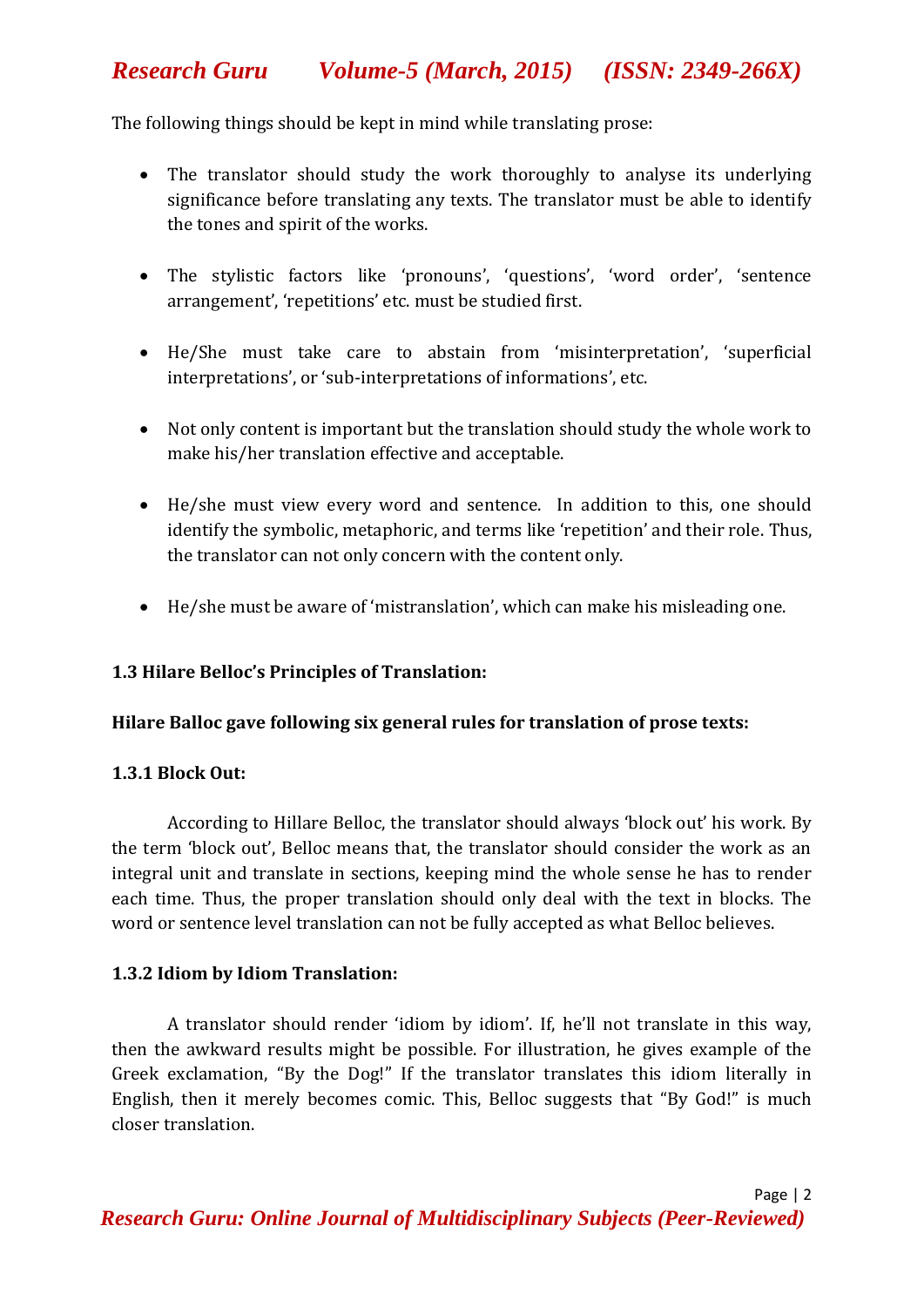## **1.3.3 Intention by Intention:**

Belloc gives much more important to the intention of a phrase than the form of a phrase. The intention of a phrase may be less emphatic than the form of a phrase in one language. At the same time, it may be more emphatic. By intention, Belloc means: 'the weight a given expression may have in a particular context in the Second Language'.

## **1.3.4 Effect of S.L.in T.L.**

At certain circumstances, the translator while translating 'intention' has to add a word or has words to retain the effect of S.L. in T.L.

## **1.3.5 Misleading Words/Phrases:**

Belloc also warns the translators against the false friend- the words or structure that 'may appear to correspond in the S.L. and the T.L. but actually do not correspond'.

Belloc gives advice to 'transmute boldly'. According to Belloc, the essence of translation lies in 'the resurrection of an alien thing in a native body'.

## **1.3.6 No Embellishment:**

According to Belloc, the translation should not be embellished. The translator has to remain close to the original text. It is his moral responsibility to make the text as close to original as possible. However, the translator has the right to alter the text with significance with a view to provide the reader the understanding of stylistic and idiomatic norms of the T.L.

## **1.4 Other problems of Prose Translation:**

One should bear in mind certain inherent problems while translating prose. It's as under:

- 1. The transference of dialect forms: novels often use dialectal forms to indicate hierarchy/community.
- 2. The translation of 'regional devices-regional variations such as, waiting for Godal, rhythm, intonation, pitch, etc.
- 3. Translating class/ gender specific texts.
- 4. The problem of translating style-stylistic devices: you must have faced this problem while translating *News of a Kidnapping*.
- 5. The problem of translating intended audience: if the text was written for a particular audience how do we recreate it in the translation.